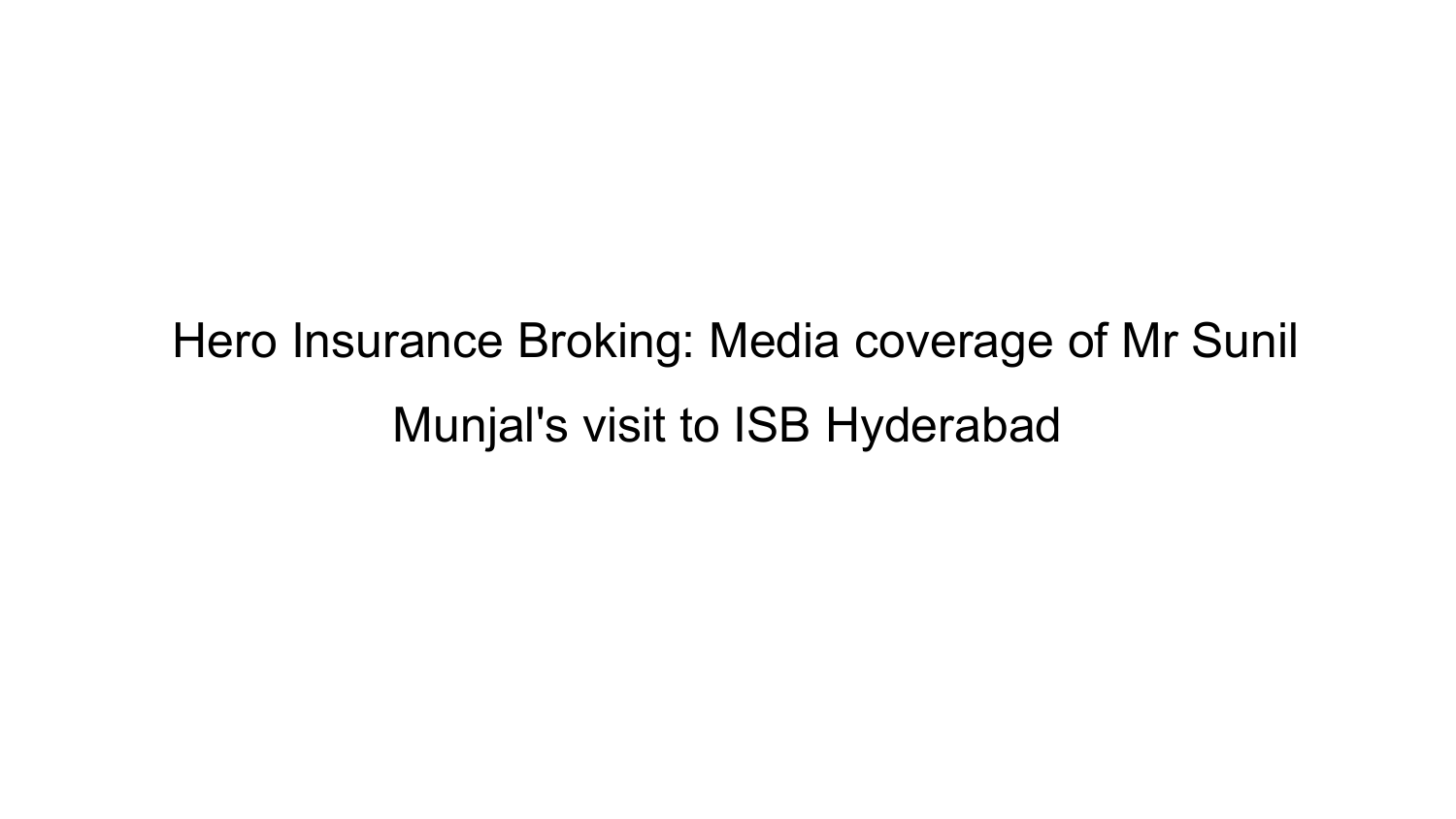| <b>INDEX</b>   |             |                         |                                                              |  |  |  |  |
|----------------|-------------|-------------------------|--------------------------------------------------------------|--|--|--|--|
| Sr. no.        | <b>Date</b> | Publication             | Edition                                                      |  |  |  |  |
| <b>Print</b>   |             |                         |                                                              |  |  |  |  |
| 3              | 05.03.2022  | The Times of India      | Hyderabad                                                    |  |  |  |  |
| 1              | 05.03.2022  | The Hindu Business Line | Mumbai, New Delhi, Hyderabad, Kolkata,<br>Chennai            |  |  |  |  |
| $\overline{2}$ | 05.03.2022  | <b>Deccan Chronicle</b> | Hyderabad                                                    |  |  |  |  |
| $\overline{4}$ | 05.03.2022  | Telangana Today         | Hyderabad                                                    |  |  |  |  |
| 5              | 06.03.2022  | The Hindu Business Line | Hyderabad, Mumbai, New Delhi, Chennai,<br>Bangalore, Kolkata |  |  |  |  |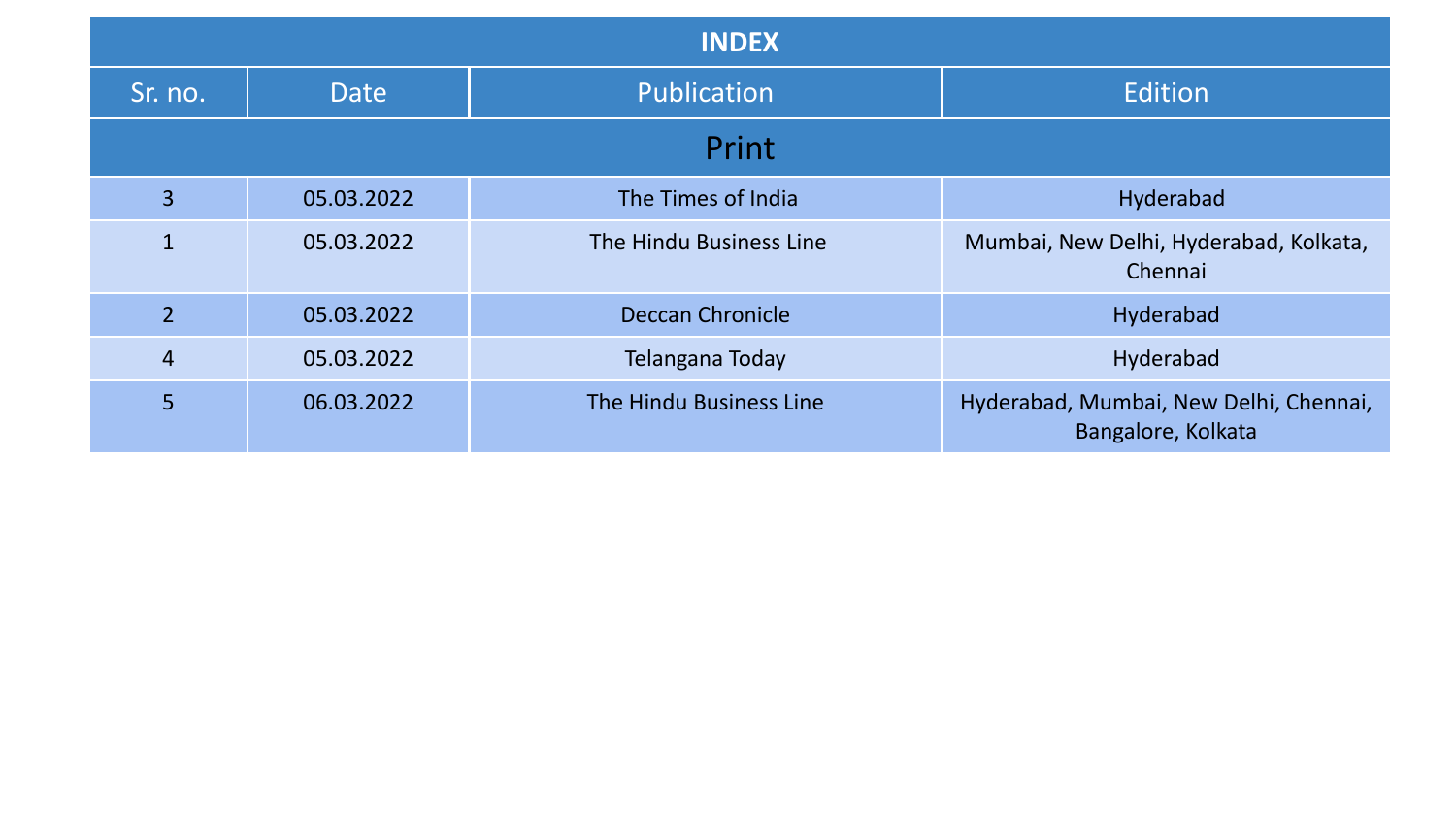| <b>Index</b>   |             |                         |                                                               |  |  |  |
|----------------|-------------|-------------------------|---------------------------------------------------------------|--|--|--|
| Sr. no.        | <b>Date</b> | Publication             | <b>Coverage Link</b>                                          |  |  |  |
| Online         |             |                         |                                                               |  |  |  |
|                |             |                         | https://www.thehindubusinessline.com/news/russia-ukraine      |  |  |  |
|                |             |                         | -war-to-have-long-term-impact-sunil-kant-munjal/article651    |  |  |  |
| $\mathbf{1}$   | 04.03.2022  | The Hindu Business Line | 91151.ece                                                     |  |  |  |
|                |             |                         | https://business-journal.in/companies/russia-ukraine-war-to-  |  |  |  |
| $\overline{2}$ | 04.03.2022  | <b>Business Journal</b> | have-long-term-impact-sunil-kant-munjal-business-journal/     |  |  |  |
|                |             |                         | https://timesofindia.indiatimes.com/city/hyderabad/munjal-    |  |  |  |
|                |             |                         | ukraine-russia-crisis-to-impact-economy-for-1-2-yrs/articlesh |  |  |  |
| 3              | 05.03.2022  | The Times of India      | <u>ow/90003470.cms</u>                                        |  |  |  |
|                |             |                         | :https://www.thehindubusinessline.com/companies/dont-for      |  |  |  |
|                |             |                         | ce-kids-to-take-up-family-business-munjal/article65193158.e   |  |  |  |
| 4              | 05.03.2022  | The Hindu Business Line | ce                                                            |  |  |  |
|                |             |                         | https://auto.economictimes.indiatimes.com/news/industry/      |  |  |  |
|                |             |                         | ukraine-russia-crisis-to-impact-economy-for-1-2-years-says-s  |  |  |  |
| 5              | 05.03.2022  | <b>ET Auto</b>          | unil-kant-munjal/90008926                                     |  |  |  |
|                |             |                         | https://www.deccanchronicle.com/lifestyle/books-and-art/0     |  |  |  |
|                |             |                         | 50322/the-making-of-hero-is-make-in-india-story-munjal.ht     |  |  |  |
| 6              | 05.03.2022  | Deccan Chronicle        | ml                                                            |  |  |  |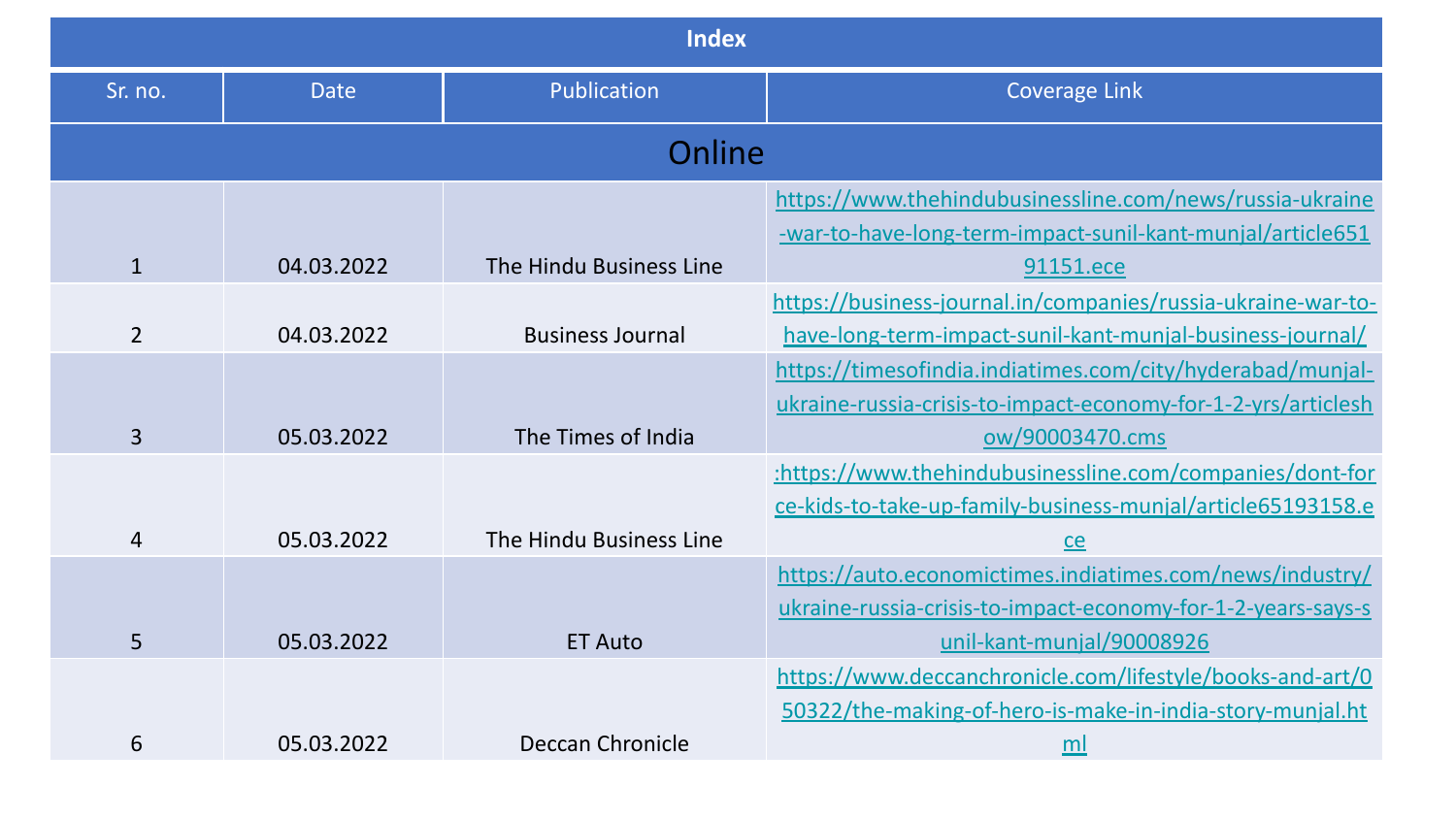| Sr. no. | <b>Date</b> | <b>Publication</b>      | <b>Coverage Link</b>                                       |
|---------|-------------|-------------------------|------------------------------------------------------------|
|         |             |                         | https://telanganatoday.com/family-businesses-must-allow-   |
|         | 05.03.2022  | Telangana Today         | next-gen-to-pursue-their-interests                         |
|         |             |                         | https://business-journal.in/companies/dont-force-kids-to-t |
| 8       | 05.03.2022  | <b>Business Journal</b> | ake-up-family-business-sk-munjal-business-journal/         |
|         |             |                         | https://indianewsrepublic.com/do-not-force-children-to-do  |
| 9       | 05.03.2022  | India News Republic     | -family-business-sk-munjal/657189/                         |
|         |             |                         | https://bharattimes.co.in/family-businesses-must-allow-ne  |
| 10      | 05.03.2022  | <b>Bharat Times</b>     | xt-gen-to-pursue-their-interests/                          |
| 11      | 05.03.2022  | News Logged             | https://newslogged.com/?p=837942                           |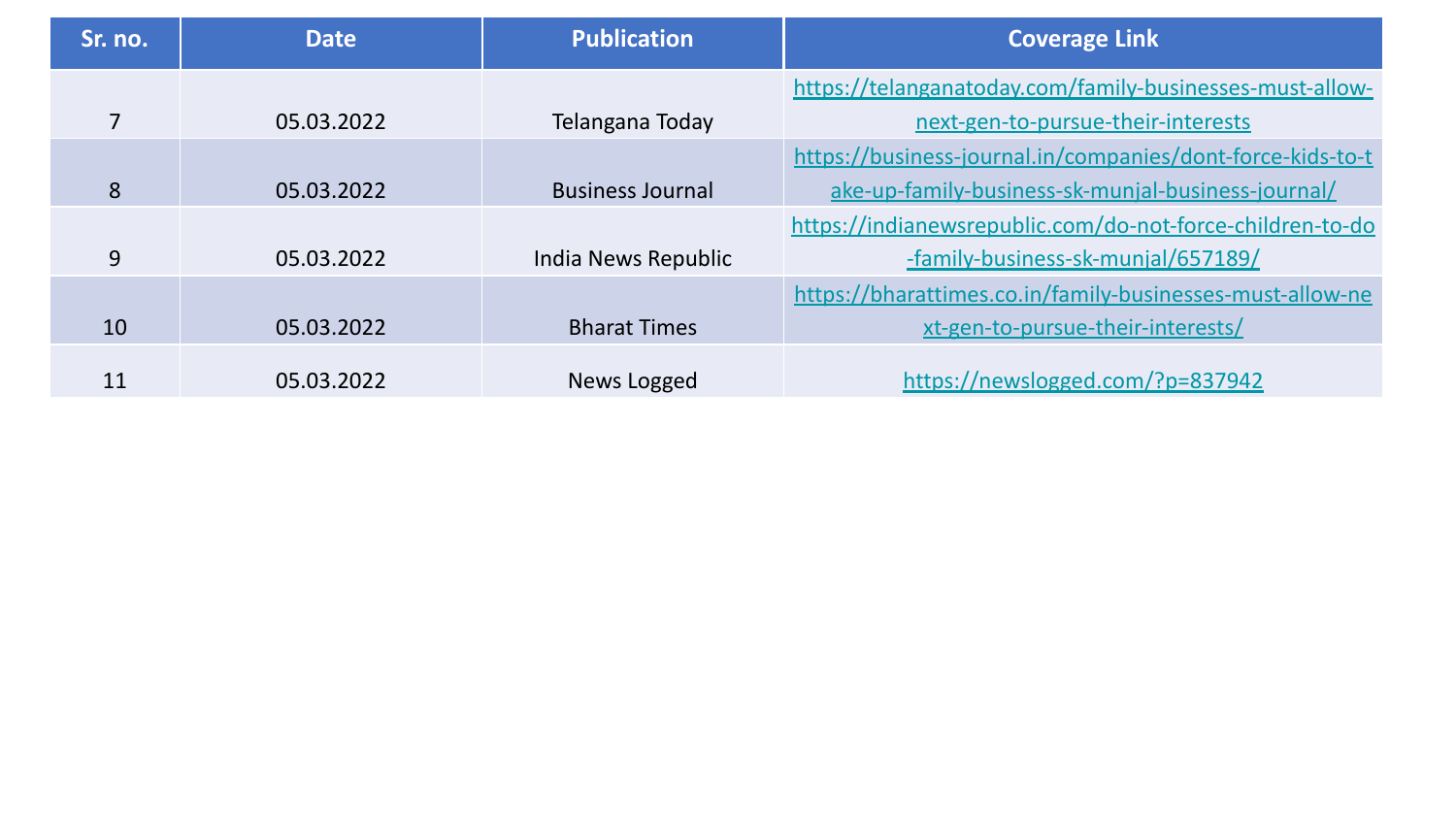**Publication: The Times of India Edition: Hyderabad Headline:** Munial: Ukraine-Russia crisis to impact economy for 1-2 yrs Date: 05.03.2022

Link:https://timesofindia.indiatimes.com/city/hyderabad/munjal-ukraine-russia-crisis-to-impact-economy-for-1-2-yrs/articleshow/90003470.cms

# **Munjal: Ukraine-Russia crisis** to impact economy for 1-2 yrs

**TIMES NEWS NETWORK** 

Hyderabad: The ongoing Ukraine-Russia war is going to cast its shadow on the Indian economy in the near-term, said CII past president and Hero Enterprise chairman Sunil Kant Munjal here on Friday.

"Even if this war stops in the coming week... the negative impact of this will last for a year or two because you will see higher inflation, higher oil prices and a breakdown in the global supply chain," he said.

"There are continuous fall outs related to these and are not easy to fix. And also, the place where Russia is going to get positioned in the global perspective, it will be

### 'RAMP UP DOMESTIC CAPACITY'

> Munial said it will be tough for India to do balancing act of not running afoul of the western world and at the same time protecting its relationship with **Russia** 

very hard to do business with Russia very smoothly for some time," Munjal said at the Indian School of Business (ISB) here. He also pointed out that in the coming days, it will be tough for India to do the balancing act of not running afoul of the western world and at the same time

with Russia, which has been its major trade partner and key defence partner.

On the ongoing crisis of chip shortage, he said the situation is expected to continue for the next one to two years and the only solution is to ramp up domestic capacity,

for which industry will need government support.

Talking about the growth in green mobility, he said there are many technologies avallable such as hydrogen fuel cell and graphene. "In the short term, countries like India are trying hard to have standards for battery driven electric vehicles whereas regions like Europe are investing billions in newer technologies to figure out which will be more efficient and sustainable," he added. Munjal, who is also the ISB executive board member, was at the Hyderabad campus to talk about his book 'The Making of Hero' that traces the journey of the Munjal brothers and Hero Group.

Negative impact will last for a<br>year or two because vou will see higher inflation, higher oil prices and a breakdown in the global supply chain - Sunil Kant Munjal | CII PAST PRESIDENT AND HERD. *DITERPRISE CHAIRMAN* protecting its relationship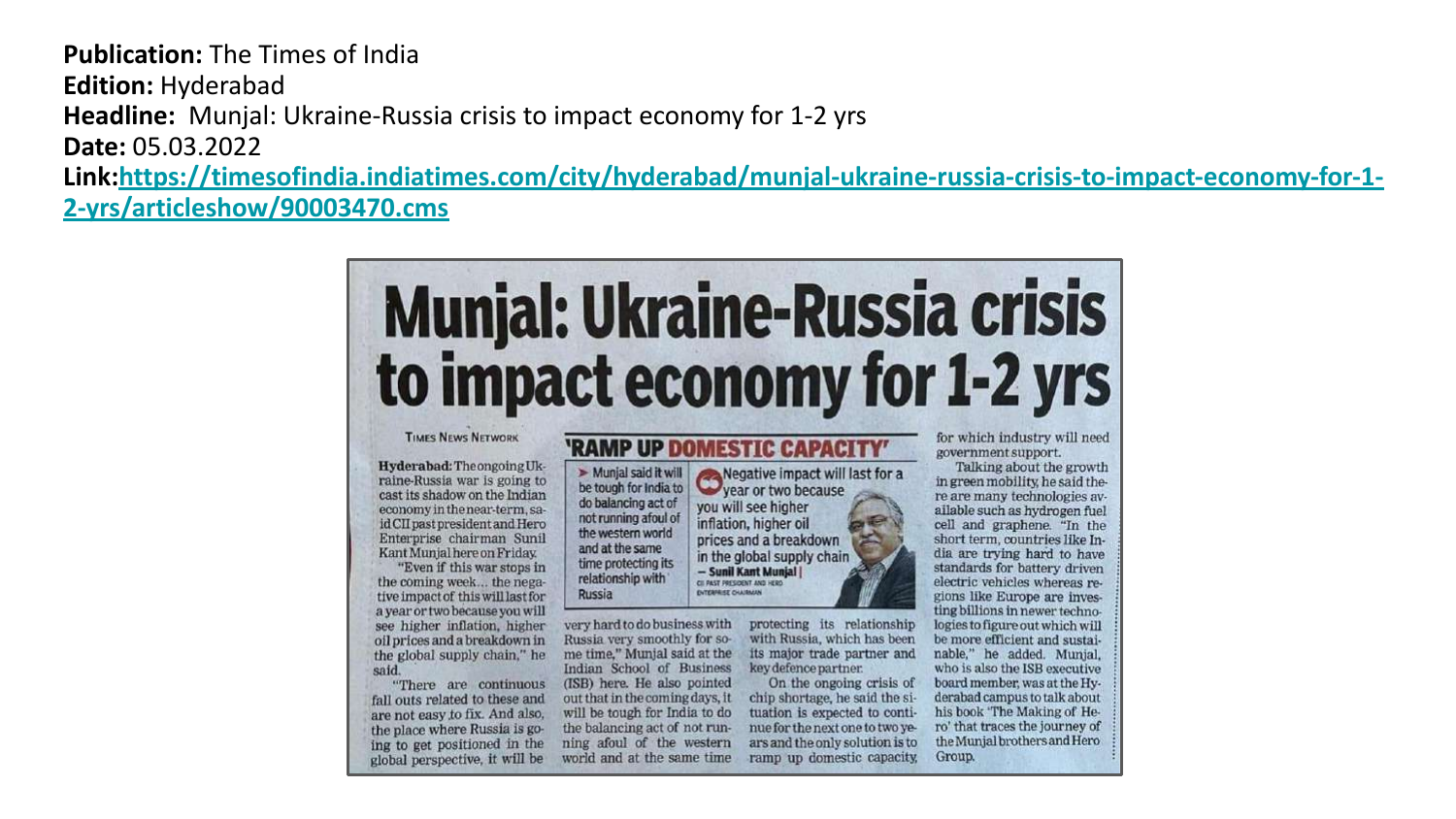# **Publication: The Hindu Business Line** Edition: Hyderabad, Chennai, Kolkata, New Delhi, Mumbai Headline: Global fallout of Russia-Ukraine war will not be easy to fix: Sunil Kant Munial Date: 05.03.2022

# Global fallout of Russia-Ukraine war will not be easy to fix: Sunil Kant Munjal

#### **OUR BUREAU**

Hyderabad, March 4 The ongoing Russia-Ukraine war, even if it ends in a week, will have a long-term impact globally, according to Sunil Kant Munial, Chairman, Hero Enterprise.

"The impact will be long term because you will see higher inflation, higher oil prices and disruptions in global supply chains. It is not easy to fix," Munjal said. Interacting with media

here on Friday, he said that India's position was complicated, considering the country's trade ties with Russia. While the country couldn't do something that upset the mood in the West, it couldn't denounce or run

the demand from the US and the UK that India should clarify its stand on the war, he refuted the criticism that India was sitting on the fence. It actually was stating its actual position, he observed.

Munjal was here in connection with a discussion on his book The Making of Hero, a book on how the family-run business conglomerate was built over decades.

#### Chip shortage

About the chip shortage and how long it would take to address the challenge, Munjal said it would take 1-2 years.

It is time for the country

other key components as technology had become all pervasive, with sensors built into diverse devices.

He said that fab facilities across the world counted on the support from the Government because breakevens were long. There was a need for constant flow of investments for technology upgradation.

The import bill on this count is going to be very high, he said, and the country has to explain the objectives of Atmanirbhar in this space better, "It is not closing down the space for others. You need to build a strong base because we are going to depend on such high-value components in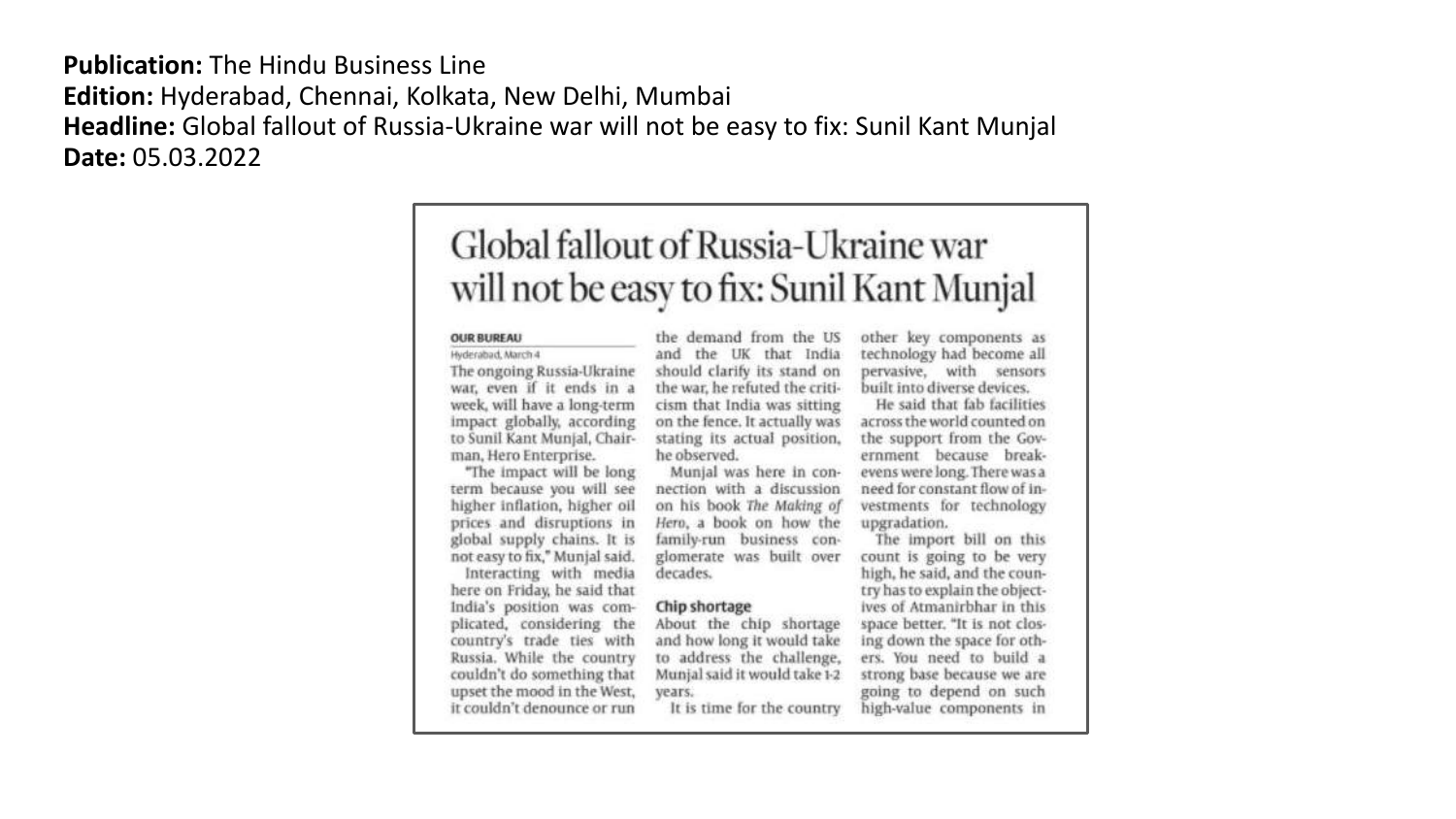# **Publication:** Deccan Chronicle **Edition:** Hyderabad **Headline:** Hero Group Is story of 'Make in India': Munjal **Date:** 05.03.2022

**Link:[https://www.deccanchronicle.com/lifestyle/books-and-art/050322/the-making-of-hero-is-make-in-india-st](https://www.deccanchronicle.com/lifestyle/books-and-art/050322/the-making-of-hero-is-make-in-india-story-munjal.html) [ory-munjal.html](https://www.deccanchronicle.com/lifestyle/books-and-art/050322/the-making-of-hero-is-make-in-india-story-munjal.html)**

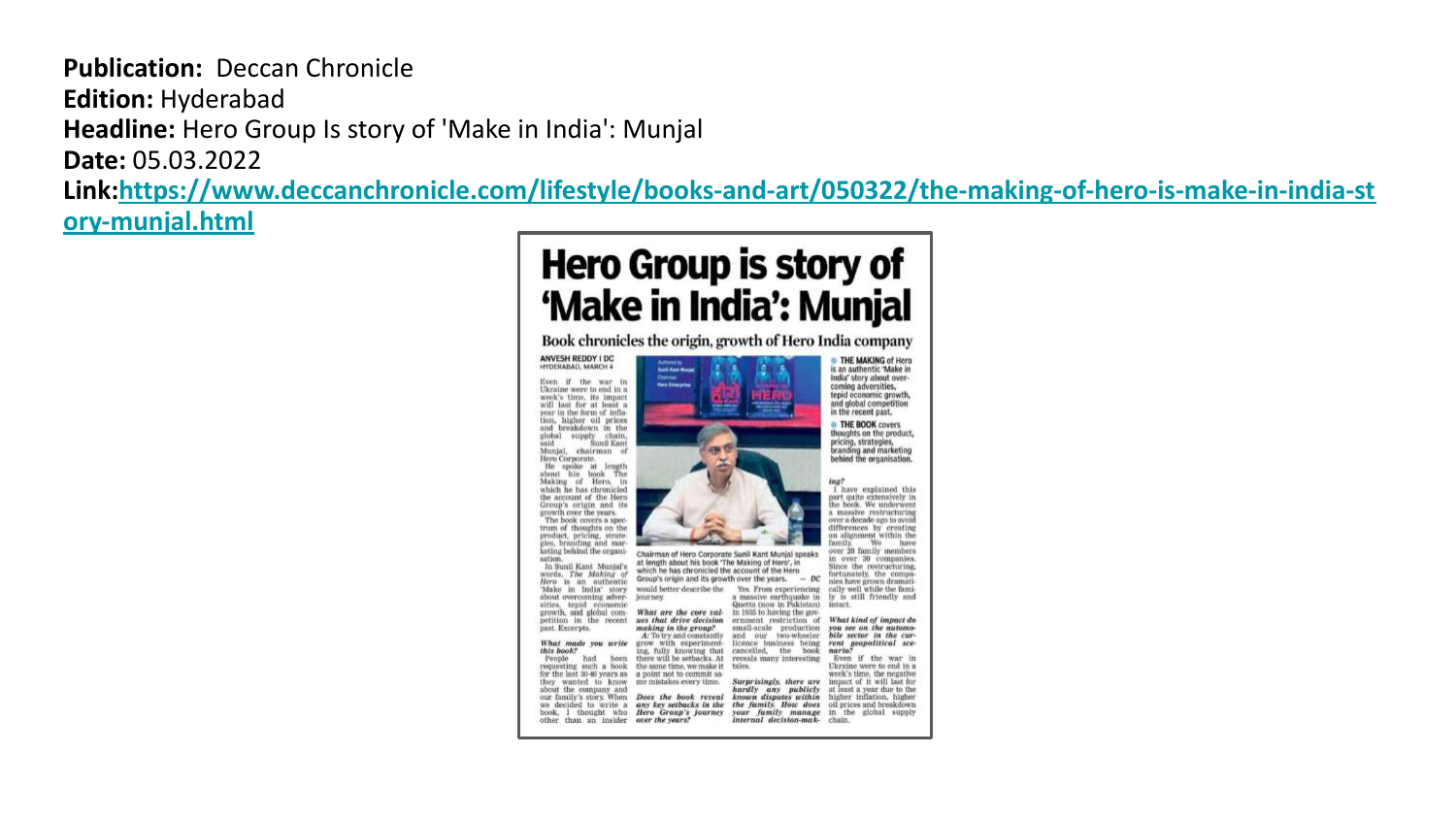# **Publication: Telangana Today Edition: Hyderabad** Headline: 'Next-gen must be allowed to pursue their interests' Date: 05.03.2022

# 'Next-gen must be allowed to pursue their interests'

and refined, thus

making it more

Sunil Kant Munjal talks about running family businesses

**CITY BUREAU Marine Brad** 

> In a family-run business, it is assumed that the next generation will take over. However, Hero Enterprises chairman Sunil Kant Munial has a different perspective towards this as he believes. that the newer generation must not be forced towards the business. "On the contrary, they

should be given a free hand to pursue their interests and passions," Munjal said at an event here. Speaking at ISB on the oc-

casion of the launch of his book 'The Making of Hero'. Munial said that we should try and stop controlling the future of our children and grandchildren because they will be living their truth. "What we live is our truth and it was completely

different from our parents. and grandparents and if they saw what we are doing today, they may be thrilled or be aghast. We have to tals, executive vice-chairallow the future to play it- man, Shobhana Kamineni lives through our children of running a family busibecause they are much bet- ness. ter exposed than we were." he said to a packed audience.

Here Enterprises chairman Sanif Kant Musial signing his book "The Making of Hore" at the launch in Hydenabad on Friday.

imohan Lall Munial once gave back the small-scale business licence issued for now been improvised cycle as he did not want it. These were the values that the group is built on," he staid efficient, says Munjal

#### **Electric Vehicle**

Speaking about the electric vehicle industry, Munjal said that the auto industry self out and also try and along with ISB Dean Madan has to make the shift to avoid vicariously living our Pillutia on different aspects cleaner fuel. "The technology of EV is 100 years old and it has now been impro-The topmost priority, acvised and refined, thus makcording to Munial, in Hero ing it more efficient. The in-Group's business Journey so dustry needs to have more He was having a conver- far, has been that the family open mind so as to get dissation with Apollo Hospi- values have become busi- ruption," he informed.



ness values. "My father Bri-EV technology is 100 years old and it has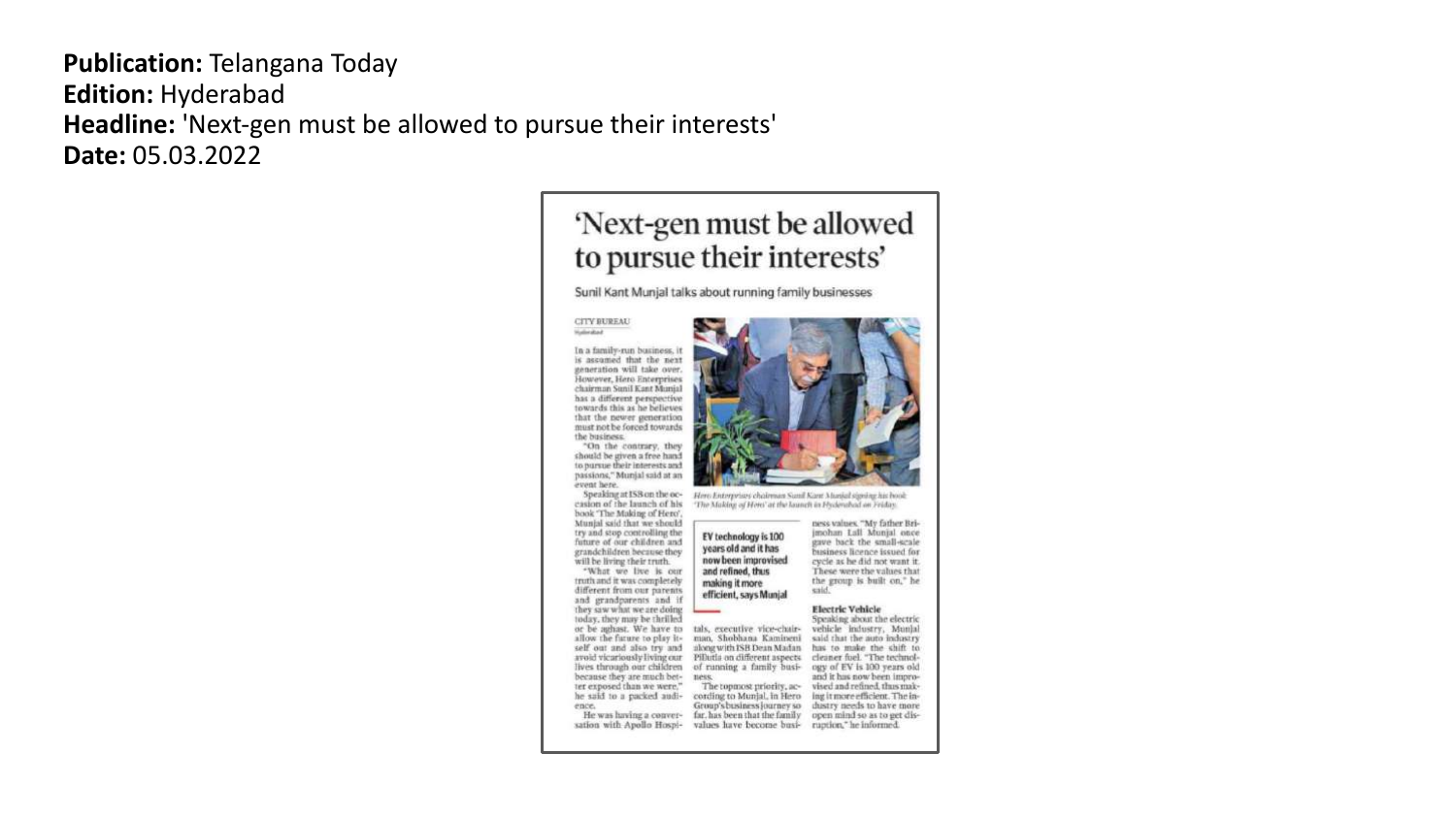**Publication: The Hindu Business Line** Edition: Hyderabad, Kolkata, Mumbai, New Delhi, Chennai, Bangalore Headline: 'People are a firm's most valuable asset' Date: 06.03.2022

# $+$  'People are a firm's most valuable asset'

Hero Group chief SK Munjal says kids must not be forced into family business

#### **KV KURMANATH**

Hyderabad, March S

As they gathered at the auditorium for the first time in almost two years, young entrepreneurs and students of the Indian School of Business (ISB) got to hear from Sunil Kant Munjal, Chairman of Hero Enterprise, what they don't teach at the school.

Hailing from one of the oldest family-owned business conglomerates in the country, Munjal said that people are the most valued asset of an organisation.

"It is very important to ensure that everyone's personal concerns are addressed. If something bad hannens at an associate's



Sunil Kant Munial. Chairman, Hero Enterprise

#### Partition.

"The only asset that continues to appreciate over time, through experience, learning and mistakes people. Everything else that we set up depreciates," he said. Drawing examples from his group, he said gen-

owned businesses must not force their kids to join the business if they didn't show interest in it.

"They should be allowed to pursue their interests. We should not control the future of our children and grandchildren," he said. "You must demonstrate

value or show them the future potential that the business has, to encourage them to work in the business," he said. "You must constantly encourage people and let them try and do better. Well, when you experiment so much, not everything's going to work many times. We used to recognise people who failed

in their attempts on equal

footing with those who

poly over brilliant ideas. It can come from any place. So we partnered extensively with many companies."

Citing the example of the association with Honda, he said his company even partnered with a Swiss company for a single machine. "We set up a joint venture with that company for just one machine," he said.

#### 'Be bold, take risks'

Citing the example of his father, he said that when the government gave them licence to manufacture bicycles, he refused to take it. "He said he would take it only if the restriction on the number of vehicles that he can produce is removed." Munial said.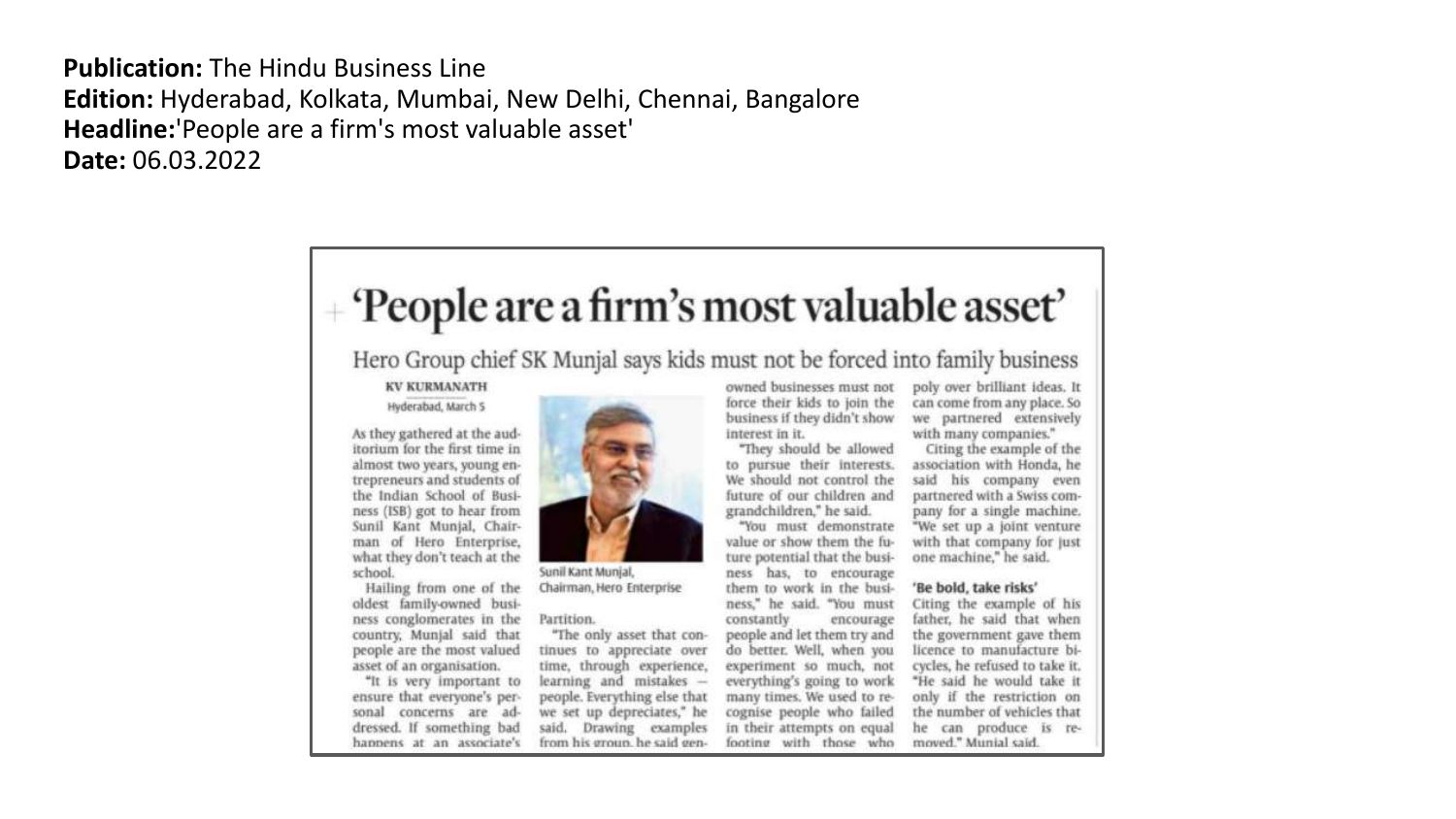**Publication:** The Hindu Business Line **Link:**[https://www.thehindubusinessline.com/news/russia-ukraine-war-to-have-long-term-impact-sunil-kant-munjal](https://www.thehindubusinessline.com/news/russia-ukraine-war-to-have-long-term-impact-sunil-kant-munjal/article65191151.ece) [/article65191151.ece](https://www.thehindubusinessline.com/news/russia-ukraine-war-to-have-long-term-impact-sunil-kant-munjal/article65191151.ece)

**Headline:** Russia-Ukraine war to have long-term impact: Sunil Kant Munjal **Date:** 04.03.2022

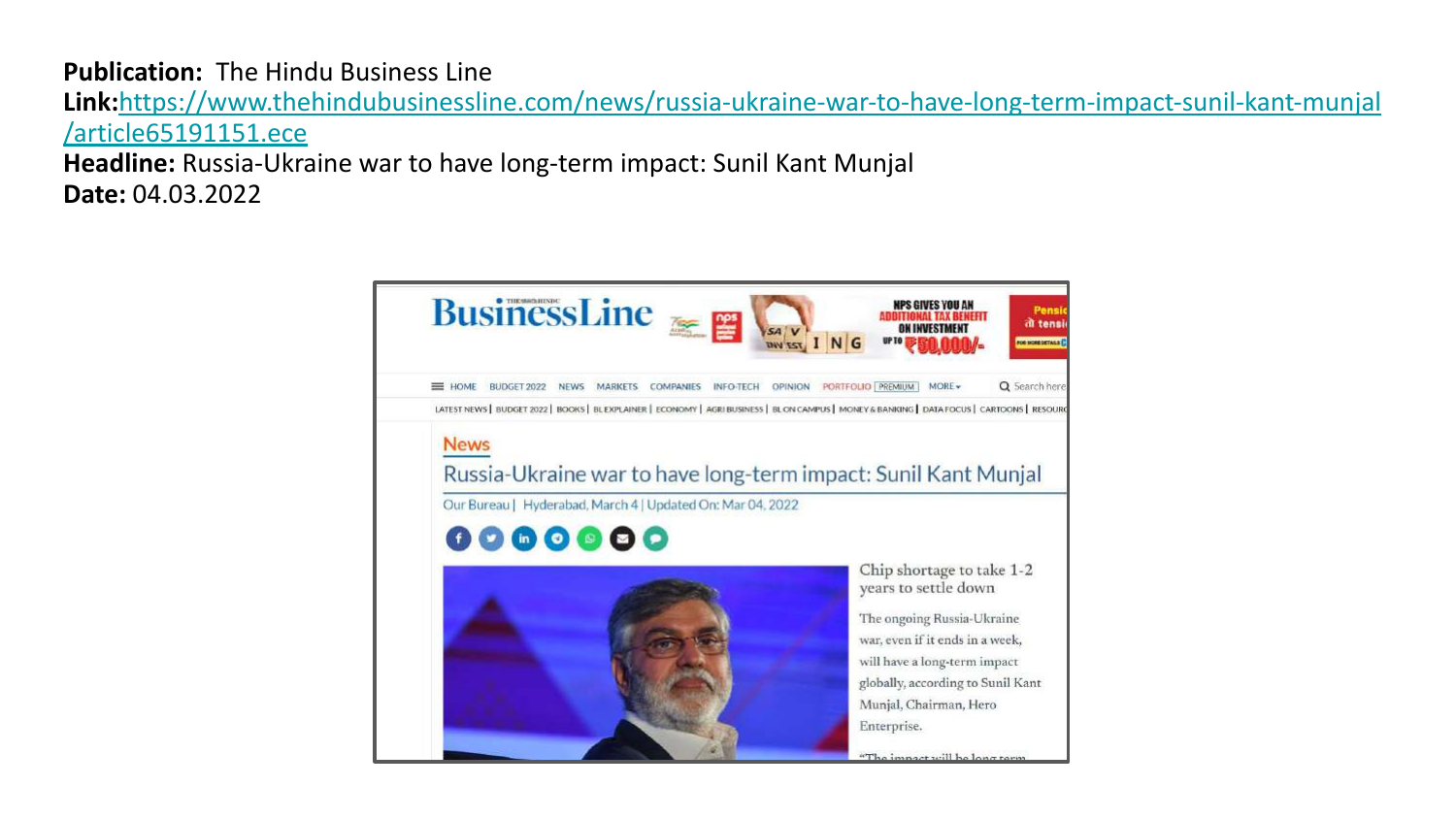# **Publication:** Business Journal

**Link:**[https://business-journal.in/companies/russia-ukraine-war-to-have-long-term-impact-sunil-kant-munjal-busine](https://business-journal.in/companies/russia-ukraine-war-to-have-long-term-impact-sunil-kant-munjal-business-journal/) [ss-journal/](https://business-journal.in/companies/russia-ukraine-war-to-have-long-term-impact-sunil-kant-munjal-business-journal/)

**Headline:** Russia-Ukraine war to have long-term impact: Sunil Kant Munjal-Business Journal **Date:** 04.03.2022

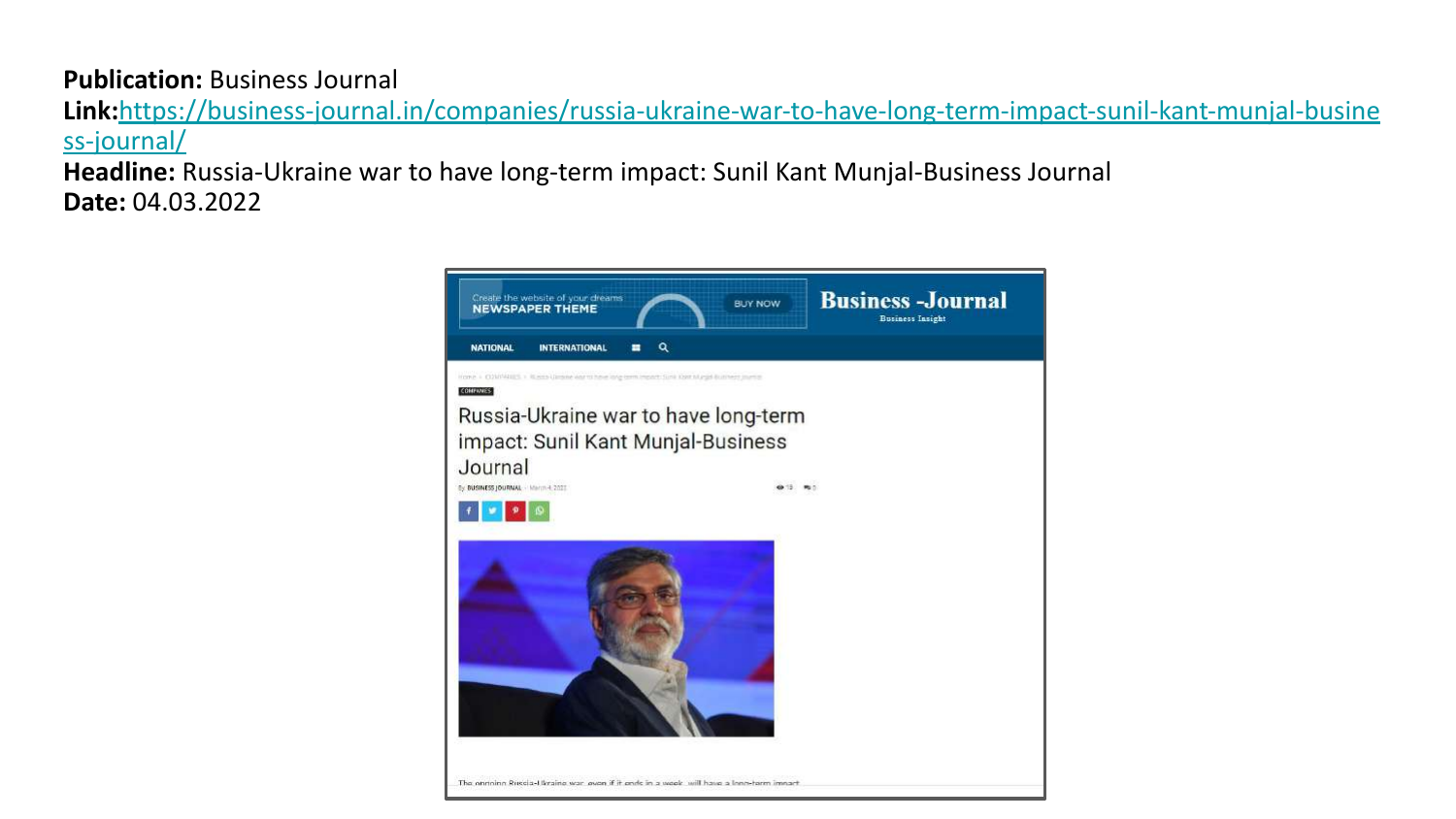**Publication:** The Hindu Business Line

**Link:**[https://www.thehindubusinessline.com/companies/dont-force-kids-to-take-up-family-business-munjal/article](https://www.thehindubusinessline.com/companies/dont-force-kids-to-take-up-family-business-munjal/article65193158.ece) [65193158.ece](https://www.thehindubusinessline.com/companies/dont-force-kids-to-take-up-family-business-munjal/article65193158.ece)

**Headline:** Don't force kids to take up family business: SK Munjal **Date:** 05.03.2022

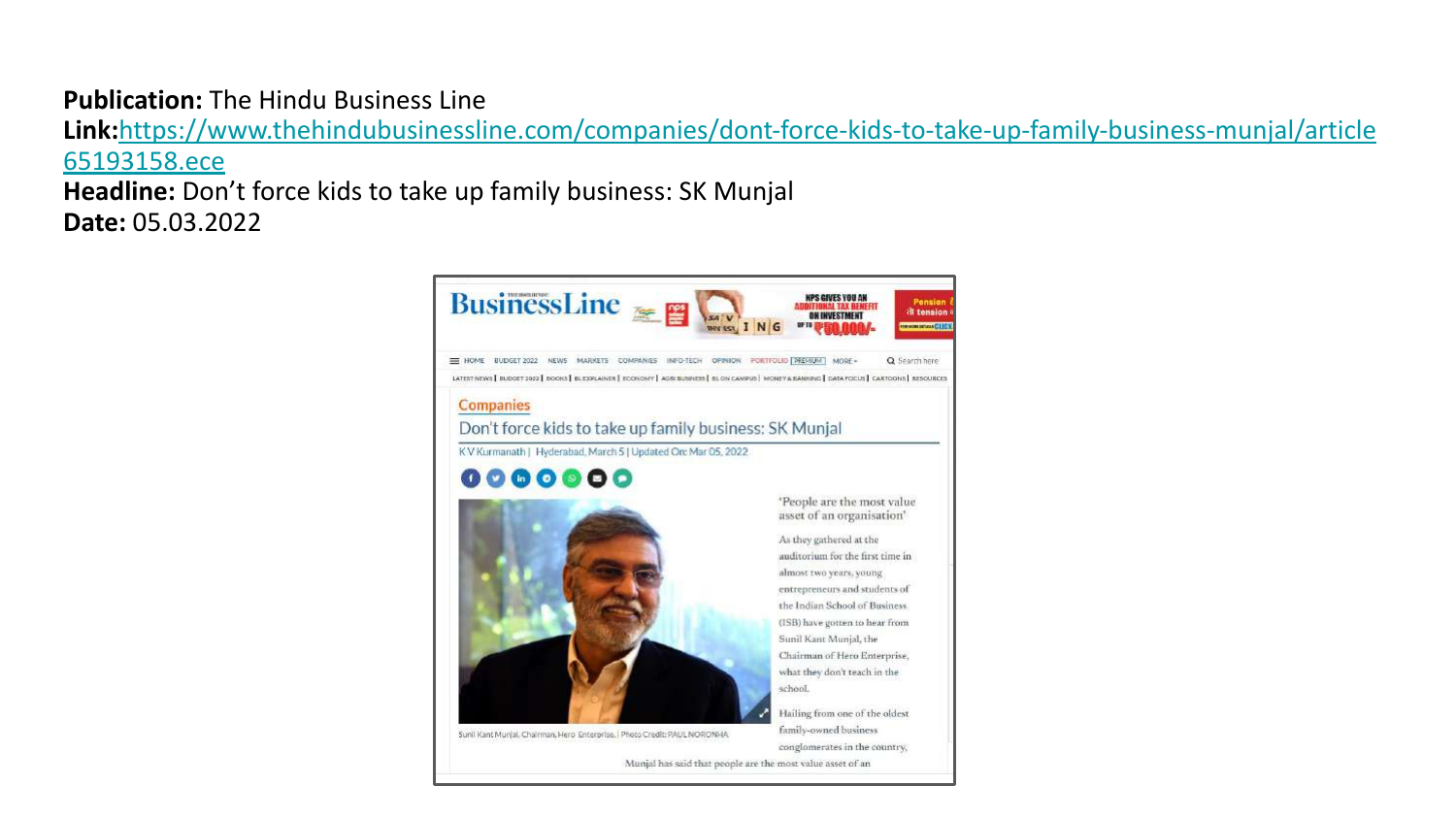**Publication:** ET Auto

**Link:**[https://auto.economictimes.indiatimes.com/news/industry/ukraine-russia-crisis-to-impact-economy-for-1-2-y](https://auto.economictimes.indiatimes.com/news/industry/ukraine-russia-crisis-to-impact-economy-for-1-2-years-says-sunil-kant-munjal/90008926) [ears-says-sunil-kant-munjal/90008926](https://auto.economictimes.indiatimes.com/news/industry/ukraine-russia-crisis-to-impact-economy-for-1-2-years-says-sunil-kant-munjal/90008926)

**Headline:** Ukraine-Russia crisis to impact economy for 1-2 years, says Sunil Kant Munjal **Date:** 05.03.2022

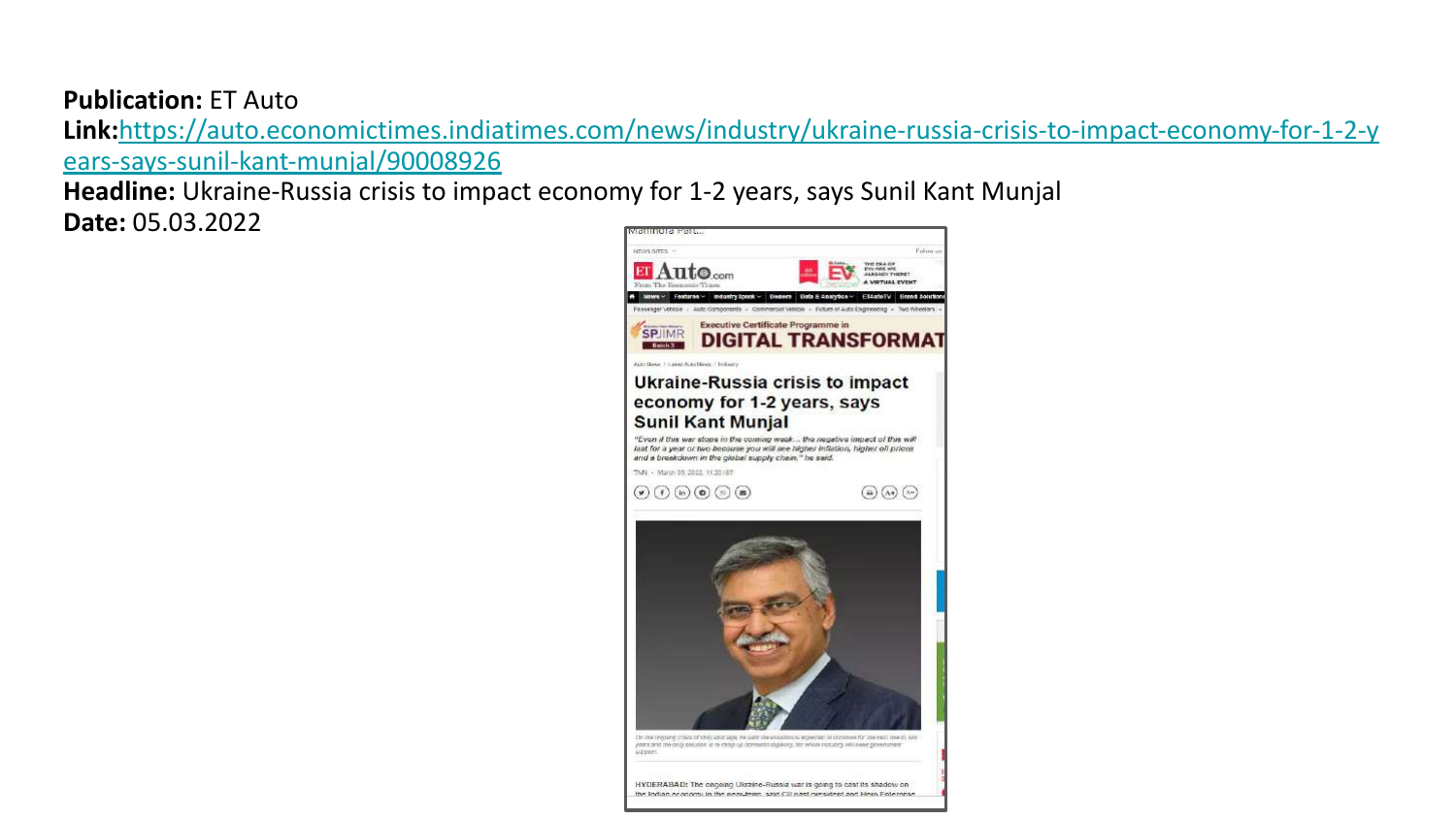# **Publication:** Deccan Chronicle

**Link:**[https://www.deccanchronicle.com/lifestyle/books-and-art/050322/the-making-of-hero-is-make-in-india-story](https://www.deccanchronicle.com/lifestyle/books-and-art/050322/the-making-of-hero-is-make-in-india-story-munjal.html) [-munjal.html](https://www.deccanchronicle.com/lifestyle/books-and-art/050322/the-making-of-hero-is-make-in-india-story-munjal.html)

**Headline:** The Making of Hero is 'Make in India' story: Munjal **Date:** 05.03.2022



The book covers a spectrum of thoughts on the product, pricing, strategies, branding and marketing behind the organisation. In Munjal's words, The Making of Hero is an

of the Here Group's origin and its growth over the years.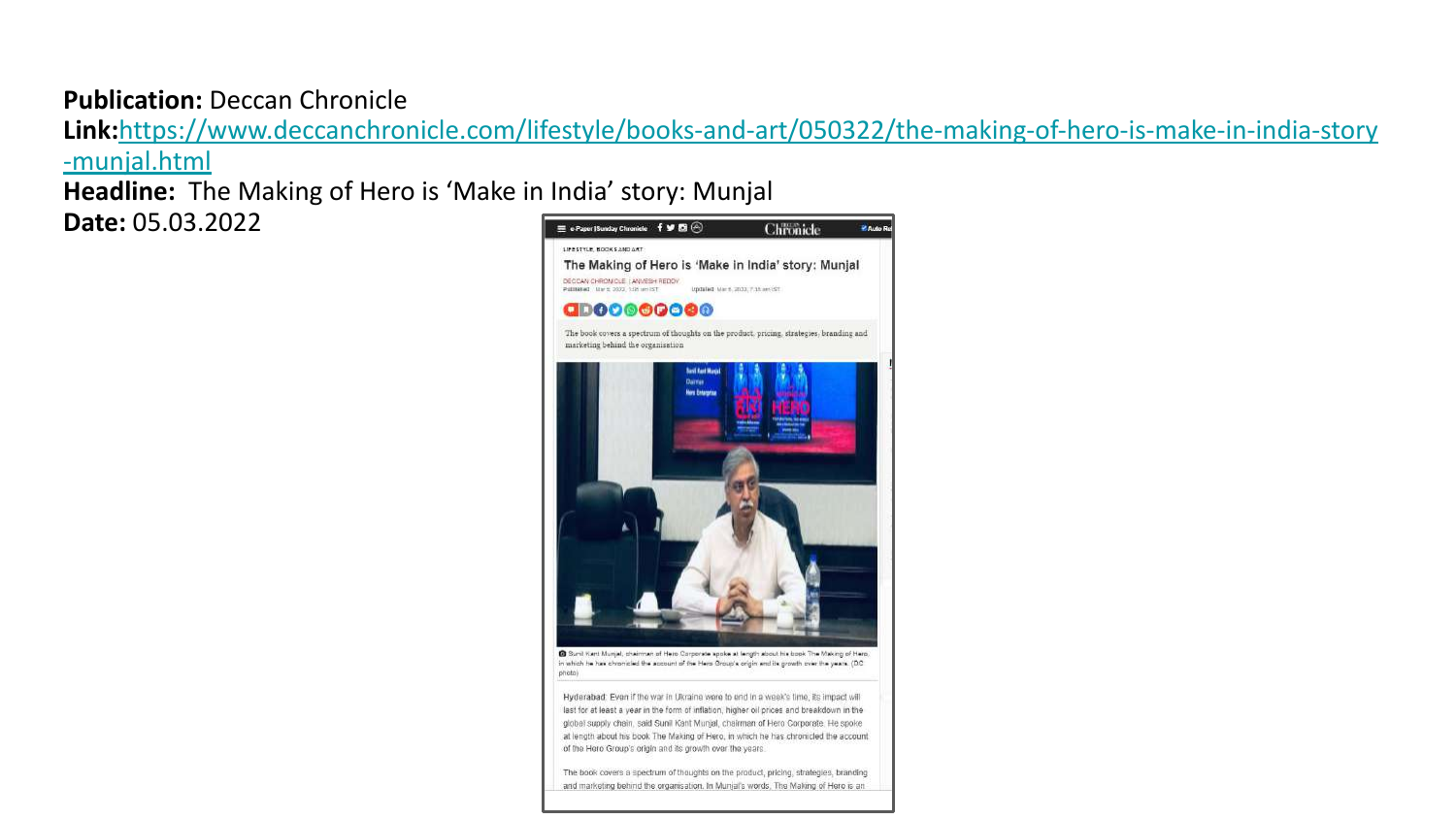**Publication:** Telangana Today **Link:** <https://telanganatoday.com/family-businesses-must-allow-next-gen-to-pursue-their-interests> **Headline:** 'Family businesses must allow next-gen to pursue their interests' **Date:** 05.03.2022

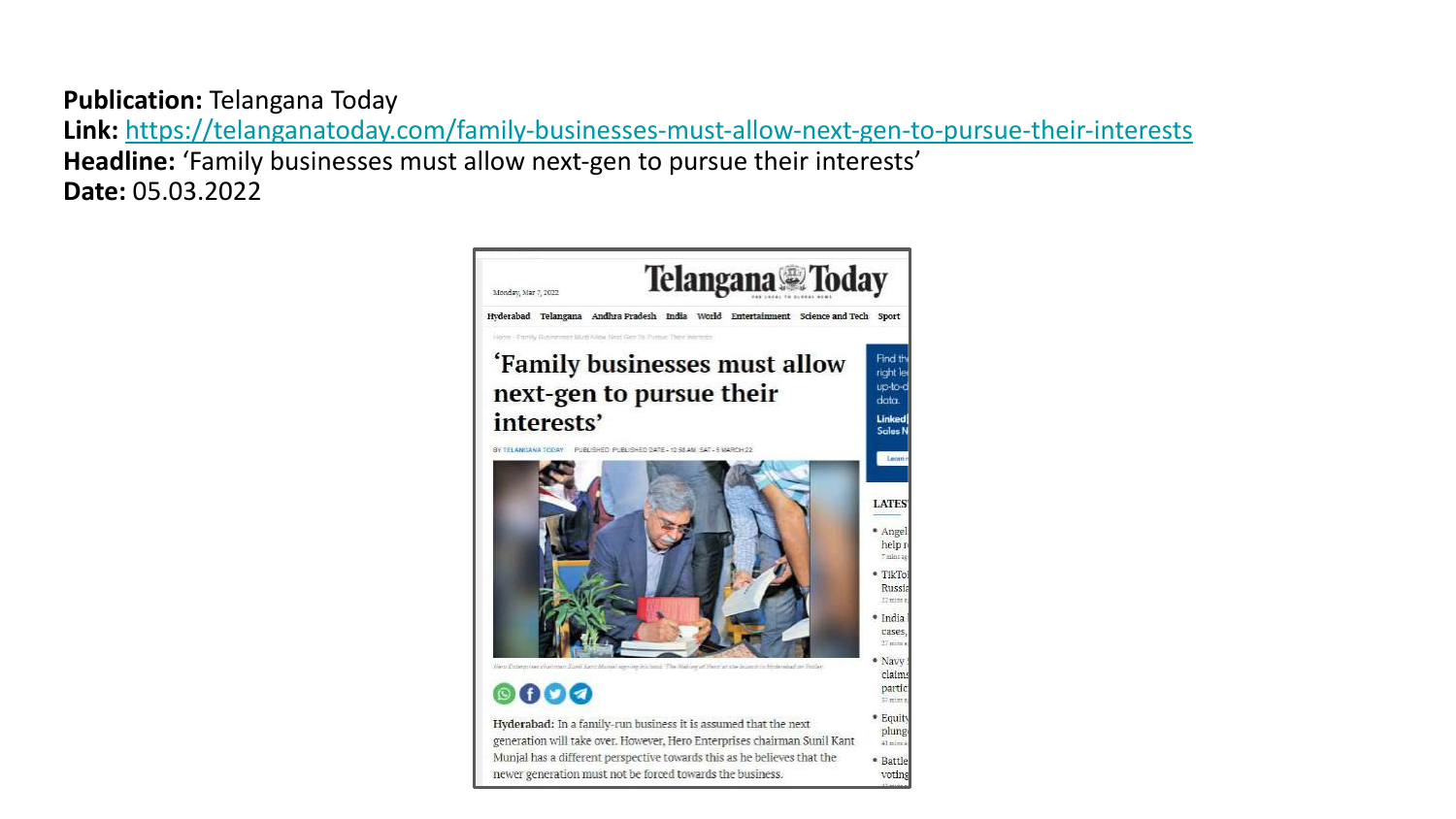### **Publication:** Business Journal **Link:**

<https://business-journal.in/companies/dont-force-kids-to-take-up-family-business-sk-munjal-business-journal/>

**Headline:** Don't force kids to take up family business: SK Munjal -Business Journal **Date:** 05.03.2022

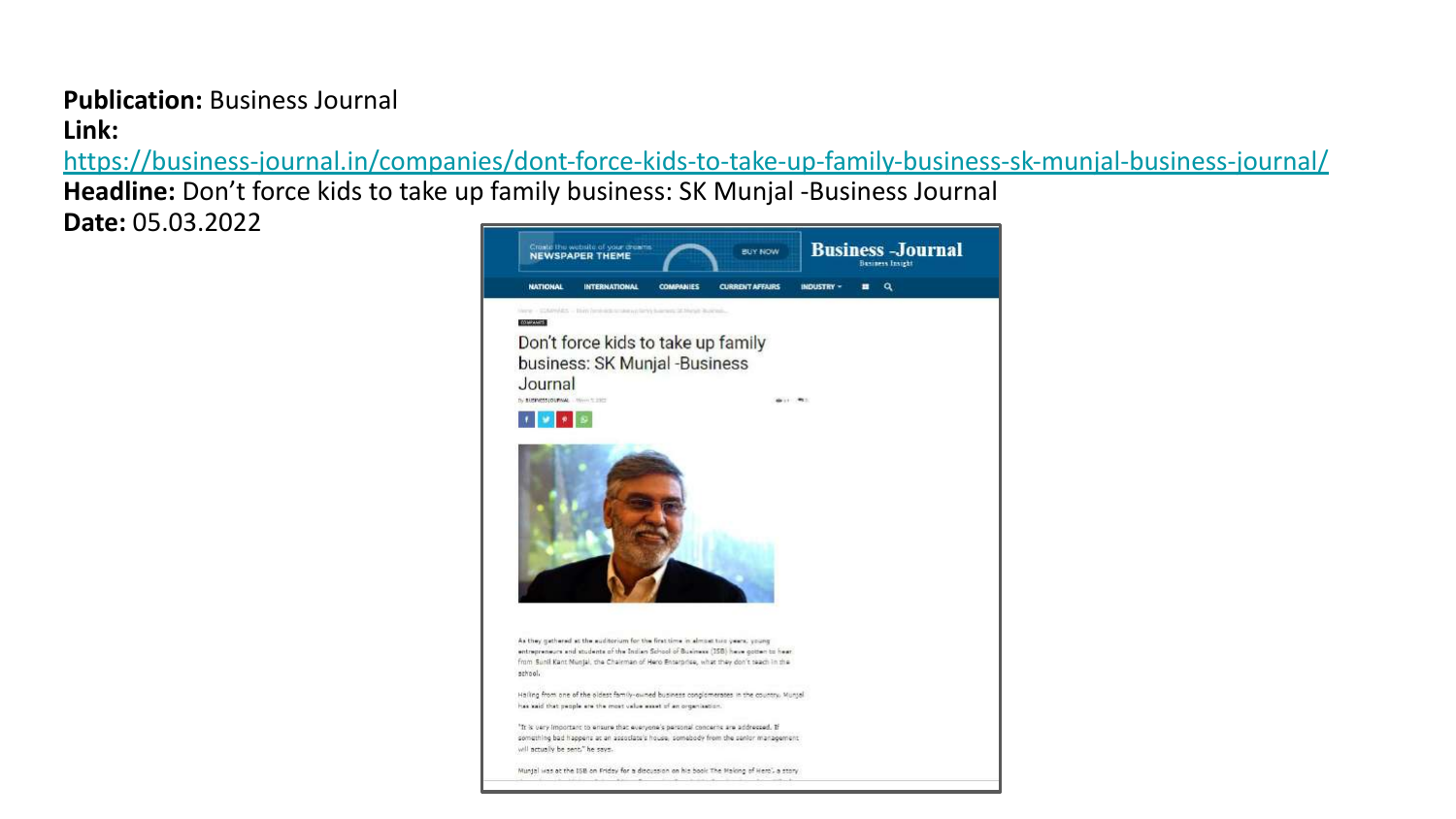**Publication:** India News Republic

**Link:** <https://indianewsrepublic.com/do-not-force-children-to-do-family-business-sk-munjal/657189/> **Headline:** Do not force children to do family business: SK Munjal **Date:** 05.03.2022

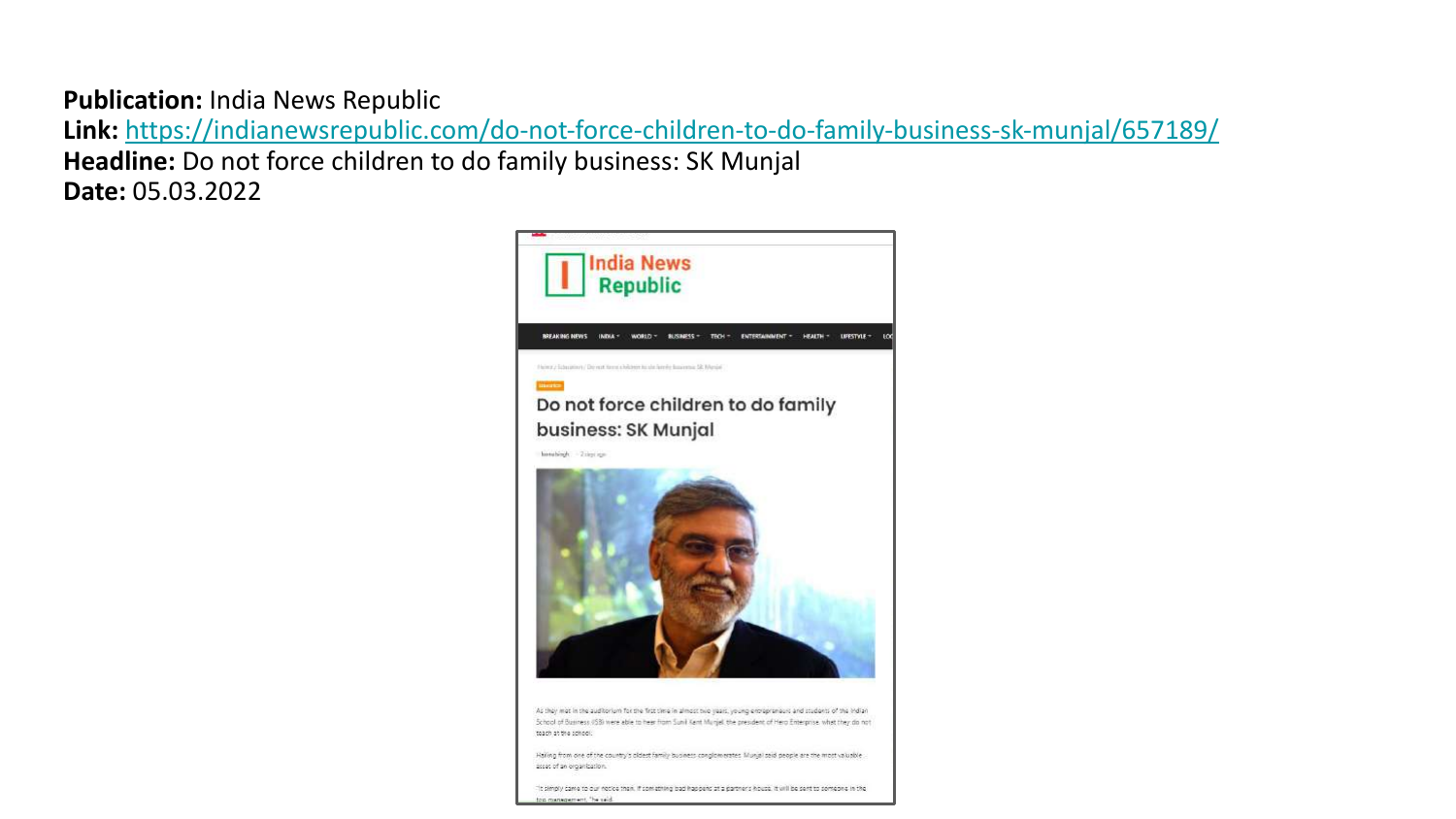**Publication:** Bharat Times **Link:** <https://bharattimes.co.in/family-businesses-must-allow-next-gen-to-pursue-their-interests/> **Headline:** 'Family businesses must allow next-gen to pursue their interests' **Date:** 05.03.2022